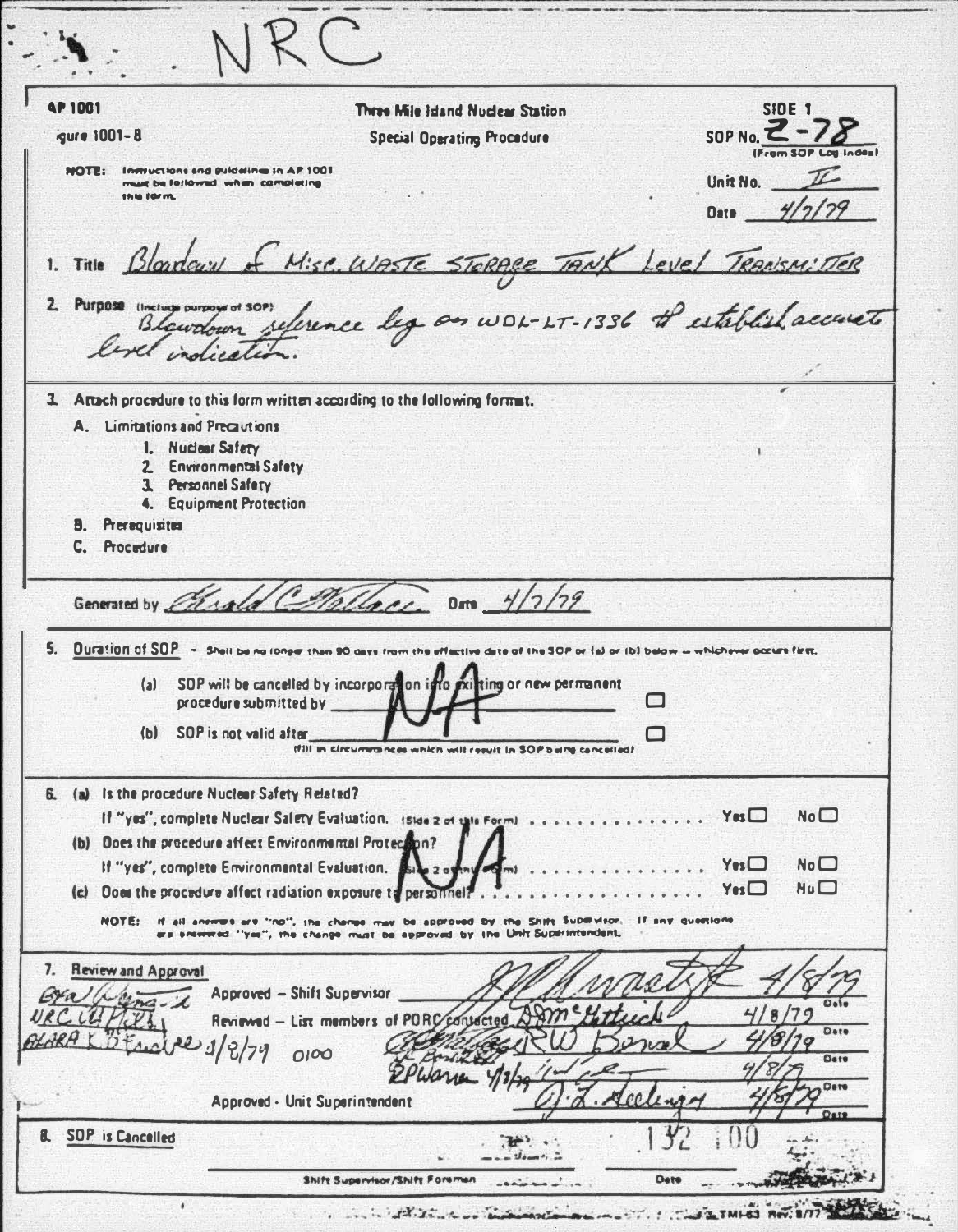$Z - 78$ REV. 0 DATE 4/7/79

 $\bullet$ <sup>-</sup>

 $132, 101$ 

 $-122.65.61$ 

BLOWDOWN OF MISC. WASTE STORAGE TANK LEVEL TRANSMITTER

## 1. Limits & Precautions

A- Nuclear Safety - None

## B- Environmental Safety

- 1. Connect the reference leg blowdovn line to a carboy filter unit prior to draining the reference leg.
- 2. Monitor aux. building rad. monitors during the blowdovn to detect any release. If increase is noticed during venting, immediately close the blowdown iso valves HP-R-219, 221A & B.

### C- Personnel Safetv

- 1. Follow appropriate RWP dress requirements.
- 2. Individual doing the blowdown muat wear a scott air pac during the operation.
- 3. Lapel air sample.

# D- Equipment Protection

1. Isolate the hi & low leg isolation valves to the transmitter prior to opening the reference leg blowdown valve.

## 2. Prerequisites

- 1. The individual perforaing the blowdovn must be respirator qualified.
- 2. The individual perforaing the blowdown must review the picture and be familiar with operation of the transmitter (picture 823 - Vol 4) prior to attempting the blowdown. Must also become familiar with carboy filter unit prior to commencing venting.
- J. Survey area prior to entry to determine any hot spots. Shield hot spots if possible.
- 4. Attach tygon tube to carboy prior to entering cubicle.

 $\frac{1}{2}$  :  $\frac{1}{2}$  :  $\frac{1}{2}$ 

### J. Procedure

1. Attach tygon tube from the reference leg drain line to the carboy filter unit. Secure tygon to drain line, hose clamp or equivalent. Verify tank level is below the ref leg tap by verifying the high level<br>alarm on RW panel is cleared.  $(2204-301A, A4)$ alarm on RW panel is cleared.

N Front St.